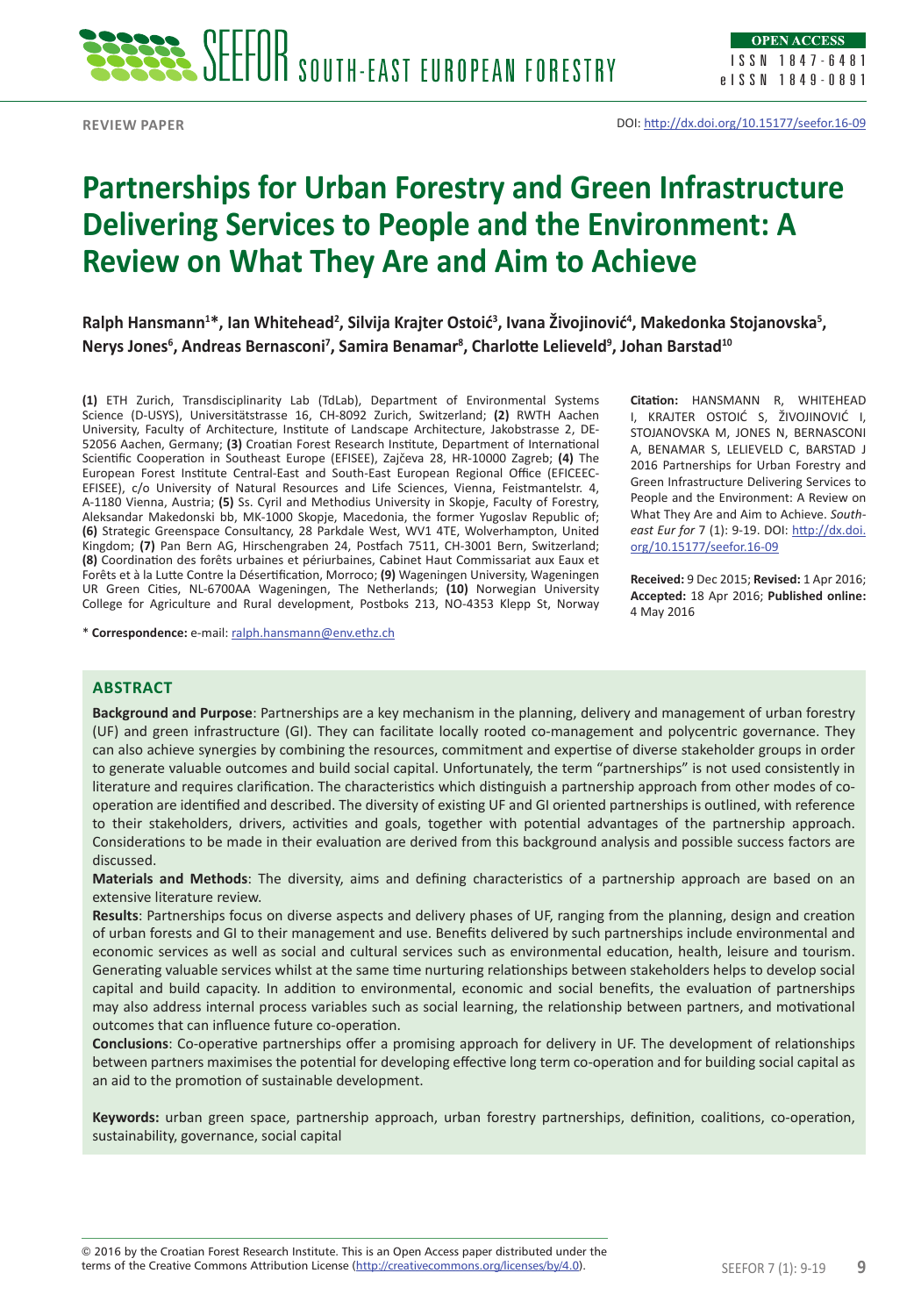## **INTRODUCTION**

Urban forests, parks and trees enhance the quality of life of people living in cities as they provide valuable environmental, social and economic services. Environmental services include the removal of pollutants and improvement of air quality, noise reduction and provision of shade and temperature regulation [1, 2]. Social services include health benefits, increases in wellbeing, provision of attractive and openly accessible places for social interaction, informal recreation, reduction of stress and support for such physical activities as walking and outdoor sports [3-9]. Economic benefits include increased inward investment into greener cities, higher property values in well treed neighbourhoods and the improved productivity of labour forces which have green surroundings. The environmental, societal and political significance of urban forestry (UF) and green infrastructure (GI) for a broad range of urban stakeholders is widely recognised and corresponds to the many services which it provides [10-15].

### **GI and UF for People**

UF has been defined as "the art, science and technology of managing trees and forest resources in and around urban community ecosystems for the physiological, sociological, economic, and aesthetic benefits trees provide society" [16]. The urban forest has been described as "the sum of all woody and associated vegetation in and around dense human settlements, ranging from small communities in rural settings to metropolitan areas" [17]. Urban forests accordingly comprise different elements, such as urban woodlands, parks, civic squares, green corridors and single trees. They form part of the urban and periurban GI that is usually shaped and managed, by professionals from different disciplines and public authorities [11, 18].

In recent years the term GI has become increasingly adopted in European countries. The European Commission defines GI as "a strategically planned network of natural and semi-natural areas with other environmental features designed and managed to deliver a wide range of ecosystem services" [19]. Importantly GI is expected to deliver social and economic benefits as well as environmental ones. Natural England [20] for example, considers that GI should be "designed and managed as a multifunctional resource capable of delivering those ecological services and quality of life benefits valued by the communities it serves and needed to underpin sustainability". The related term "green network" has been used to define "a set of connected areas of green space and habitats such as parks, paths and woodlands within an urban or suburban region which provide a range of social, ecological and economic benefits such as improving the quality of life within an area, and creating more sustainable communities" [21].

The European Commission stresses the social benefits that GI delivers, noting that, "implementing GI features in urban areas creates a greater sense of community, strengthens the link with voluntary actions undertaken by civil society, and helps combat social exclusion and isolation. They benefit the individual and the community physically, psychologically, emotionally and socio-economically" [19]. With the development of GI concepts, landscape scale planning interventions are now increasingly recognised as providing multi-functional solutions, which can provide habitat connectivity, social and ecosystem service benefits [19]. The development of GI is being further promoted through national and European policies that encourage local authorities

to think beyond their own boundaries and to develop polycentric approaches to land-use planning and management in partnership with diverse stakeholder groups [22]. Management practices which cut across traditional ownership and administrative boundaries and which satisfy a broad range of interests including nature conservation, landscape character, ecological connectivity, and recreation demands are becoming increasingly relevant. The cross-cutting nature of the challenges which GI planning, design, implementation and management face requires close co-operation between diverse professionals, scientific disciplines and stakeholder groups [23]. Partnerships represent a distinct and common format in which such co-operation can be initiated, developed, and implemented [24].

# **From Consultation and Public Involvement to Integrated Co-operation in Partnerships**

Providing sufficient and adequately designed urban forests and GI is a challenging task. Opinions on how much urban forest is needed and how it should be designed, managed and maintained may differ between local residents and the various other stakeholders who have an interest in urban planning [25]. To find sustainable and well-accepted solutions therefore requires inclusive participatory processes and collaborative planning [26-28]. The degree of involvement and empowerment of the local population or other stakeholders in such processes varies. It can range from involving the public by informing people and encouraging them to formulate and express their opinion in consultations or public hearings to more active forms of participation and empowerment [29]. For example, some UF partnerships achieve active co-operation, co-management and empowerment of local partners through devolution of decision making powers, responsibilities and/or funding from government institutions and programmes to local bodies [10, 30, 31]. Empowerment and involvement of the general public in the planning and management of urban green space triggers social interaction between residents [15]. This can enhance social cohesion and may promote a sense of ownership and a sense of place. Such participation can be organised as a democratic, open process, which can facilitate co-operation between different stakeholder groups and involve residents and local organisations [32-37]. In Europe there are many examples where communityled initiatives (which ultimately obtained active support from public agencies) have led to the establishment of urban or periurban forests and parks [38]. Many of these examples have involved the formation of partnerships with close relationships and collaboration between different stakeholders [20, 21, 24].

#### **Aim of This Paper**

The use of the term "partnership" in scientific literature on UF and GI is rather inconsistent. Some articles covering participatory approaches do not mention partnerships at all, though cases of partnership-working have implicitly been included [15, 29], some do not distinguish between partnerships and other forms of cooperation [10, 31] or use the term only for specific partnership models such as economic partnerships [39]. Though the term "partnerships" has been used to name and describe many diverse examples of co-operation in the field of UF, some clarification of the concept therefore seems necessary.

 The aim of this paper is to outline characteristics which distinguish "partnerships" from other terms used to describe cooperation in UF, such as "coalitions" and "alliances", "networks"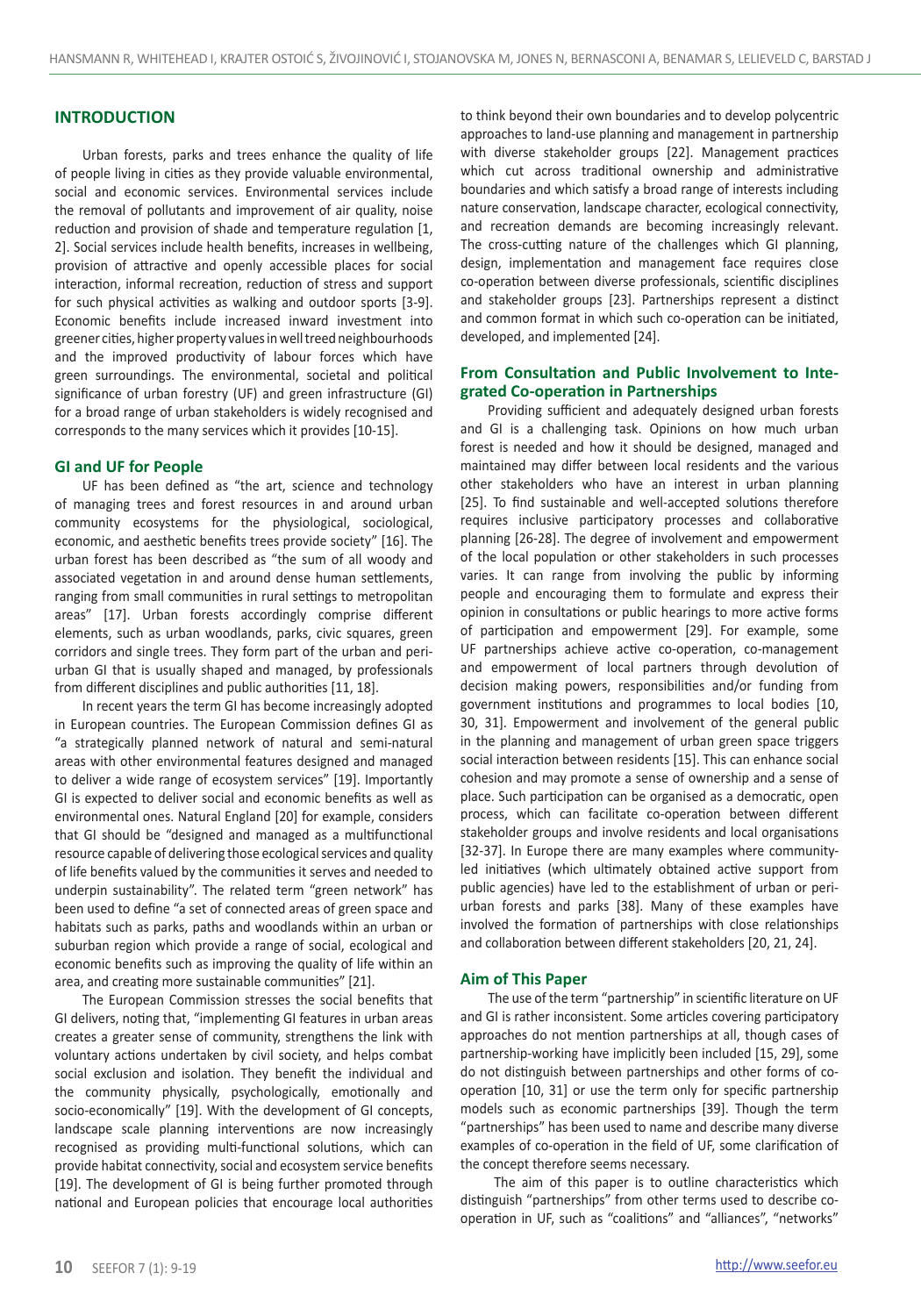or "umbrella groups". The diversity of existing partnerships will be illustrated through a description of the various stakeholders, and their motives, goals and activities. The broad variety of UF or GI partnerships will be addressed comprehensively. Considerations for the evaluation of partnerships will be derived and success factors discussed in literature will be briefly reviewed.

A lack of studies on partnerships has recently been identified in a review on forestry related discourses [12]. The current paper will help to fill this gap, to better understand, develop and manage partnerships in UF and GI.

# **Materials and Methods**

A review of literature on partnerships and other approaches of co-operation in UF and GI has been conducted. Predominantly peer-reviewed scientific articles have been considered, as well as some scientific books and so-called grey literature from various countries (see References). Known literature was used as a starting point leading to further references and an informal internet search for additional studies was made. In addition a search in the SCOPUS database was conducted with the keywords "partnership AND forestry" and further keyword combinations including the terms "urban forestry", "participation", and "green infrastructure". Since approaches towards co-operation, participation and partnerships are not confined to UF and GI, it also seemed helpful to consider some literature from other domains where these concepts play a role (e.g. social psychology, environmental and sustainability sciences).

Also the Merriam Webster Dictionary, as a well-known general English Dictionary, was consulted for the broader use(s) of the term "partnership" and to relate it to the scientific realm. Interand transdisciplinary documents were accordingly integrated with the UF literature to constitute a broader basis for this review.

Furthermore, informal discussions among the authors and other experts from various countries during COST Action FP1204 [see Acknowledgement] working-group meetings allowed for a scientific discourse which supplemented the study of literature and contributed to a shared understanding of central concepts. Concepts such as "partnership" and "co-operation" represent social constructs and their definitions are thus contentious and rather vague. The viewpoints presented here contribute to an ongoing discourse from which a revised understanding may grow and develop in the future [12, 40].

### **PARTNERSHIPS FOR GI AND UF**

#### **What are Partnerships?**

There are many different forms of partnerships related to UF and GI. These may be involved in diverse activities such as planning, implementation, management, protection, promotion and facilitation of the use of urban forests, trees and green spaces [24, 41]. Partnerships can centre around projects, programmes, activities at different spatial scales (e.g. neighbourhood, city, region, national, European) and can focus at different types of environmental and social services which urban green spaces and GI provide to society [42, 43].

Partnerships provide a mechanism for organising co-operation between different stakeholders, which can span different sectors

and geographical scales, but have similar or partially shared interests and goals and experience common challenges [11]. Co-operation is often needed in UF as various stakeholders and different fields of expertise are involved and often the challenges which have to be faced cannot be solved effectively by one party alone [15, 26, 29]. In some cases partnership is formalised through an agreement which requires participants to contribute to tasks and problem solving. The degree of formalisation of such partnership agreements may vary greatly [31]. Agreements can take the form of legally binding contracts or well-documented Memoranda of Understanding in which the areas of responsibility of the partners and the rules and obligations of engagement are explicitly agreed and documented. However, partnerships may also develop over time with informal rules which have not been codified or explicitly discussed [31].

The variation in formalisation and the degree of shared legal liability is also reflected in the general definition of the term "partnership" in the standard Merriam Webster Dictionary [44] which distinguishes four related meanings:

- 1. the state of being a partner: (participation);
- 2. a) a legal relation existing between two or more persons contractually associated as joint principals in a business, b) the persons joined together in a partnership;
- 3. a relationship resembling a legal partnership and usually involving close co-operation between parties having specified and joint rights and responsibilities.

Partnerships accordingly represent dynamic systems as they are comprised of elements (partners: e.g. persons, organisations) and relationships between them. They involve co-operation and collaboration between distinct persons or social entities (groups, organisations, institutions) and their members or representatives. Stakeholders are individuals and organisations that have an interest in the urban forest either as potential beneficiaries, or because they are affected in some other way by its creation or management [24]. By forming a partnership, two or more stakeholders agree to co-operate and bring together diverse resources to generate significant outcomes. The commitments within a partnership are usually ongoing and do not merely represent just one isolated incidence of co-operation between two stakeholders. If partnerships are longer term, this can be advantageous in an UF and GI context. It can help to ensure implementation and monitoring of measures and long term achievements [42, 45-47]. However, short term partnerships may also exist, and the degree of continuity, level of interaction, power-sharing, and distribution of responsibilities required to turn interacting stakeholders or members of networks or umbrella groups into partners cannot be determined precisely. Therefore, it will not always be easy to decide whether some people or organisations are partners within an UF and GI governance context or whether they are "simply" stakeholders with shared interests, members of a network, participants or volunteers in a forestry activity.

As a basis for co-operation, the parties should agree on common strategies and actions, while their own interests are respected and represented in corresponding decisions. Equity and fairness, commitment, mutual trust, respect and consideration of mutual goals and values between the partners are crucial [24, 31, 48]. Thus partnerships are usually more than marriages of convenience. This distinguishes partnerships to some extent from similar terms such as "coalition" or "alliances. "Coalition"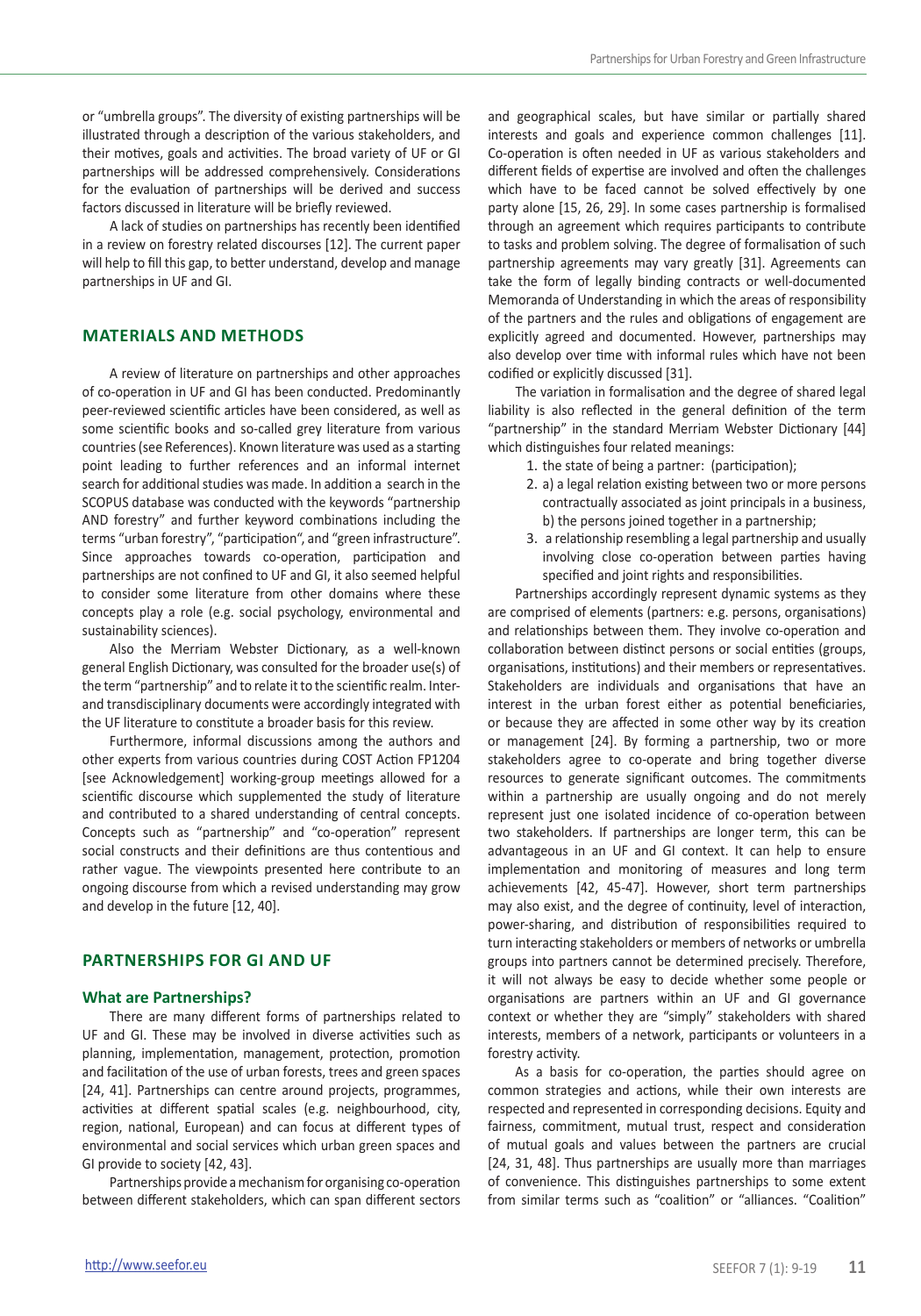is an appropriate term to use when actors with partially shared interests collaborate to achieve certain goals through increasing resources, power and influence [22], whereas the term "partnership" emphasises the (positive) social relationship and interaction between the partners. There is often considerable competition and conflict between the members of a coalition, in particular when it comes to benefits which are derived and are to be distributed among coalition members [49, 50]. However, relationships may also turn negative in phases of a partnership and in some cases coalitions and alliances can be regarded as partnerships and vice versa [38, 51]. Likewise, co-management as a governance approach seems closely related to a partnershiplike relation between the co-managing parties, and networks or umbrella groups may also involve partnerships between members. However, networks may also be constituted on the basis of loose affiliations without closer co-operation.

A working partnership involves direct interaction and cooperation between those involved. However, specific partnerships are often embedded in complex partnership structures and stakeholder networks of an UF governance domain [31, 52]. In such a network polycentric governance can be achieved and organisations on different levels (national, regional, local) are involved [51]. Some stakeholders co-operate directly with each other, whereas others are only remotely linked in a complex web of relationships within a governance structure. Figure 1 gives a schematic example depicting the inter-regional Green Network Partnership Governance model in Scotland [53]. It shows how a partnership structure may achieve an efficient polycentric devolvement of government responsibility to the local level.

## **Why Partnerships?**

Partnerships can bring together diverse stakeholders. This can create valuable synergies if the resources and ideas of the partners are pooled and combined effectively. Partnerships are therefore a key requirement for successful urban management and planning in the context of UF and GI. For example, building partnerships can be important for securing the social and political support required for achieving urban green space programmes, projects or initiatives [54]. Partnerships between various stakeholder groups such as public administration, cities, local communities, landowners, resident initiatives and NGOs represent an effective approach towards inclusive, participatory planning and management of GI and urban forests that is well accepted and takes account of the diversity of interests. Through partnerships, polycentric governance may be achieved as agencies and individuals at regional and local level can become directly involved in the creation and management of urban forests and green infrastructure [22, 35, 36]. They are of strategic importance for promoting continuity of co-operation and long-term sustainability [55]. Partnerships also allow for cost effective provision and maintenance of urban forests and GI [14]. For example, resident groups involved in urban forest initiatives such as the "NeighbourWood" scheme in Ireland, Heiðmörk Forest near Reykjavik or at Bosco della Citta in Milan have planted urban forests at low cost to the public purse through contributions of free time and voluntary labour on the project [24, 38, 41]. However, partnerships have not only proved economically efficient by reducing the costs of providing UF and GI services. They have also been successful when it comes to the acquisition of funding and the physical resources required for providing UF and



**FIGURE 1.** Green Network Partnership Governance – Interregional Model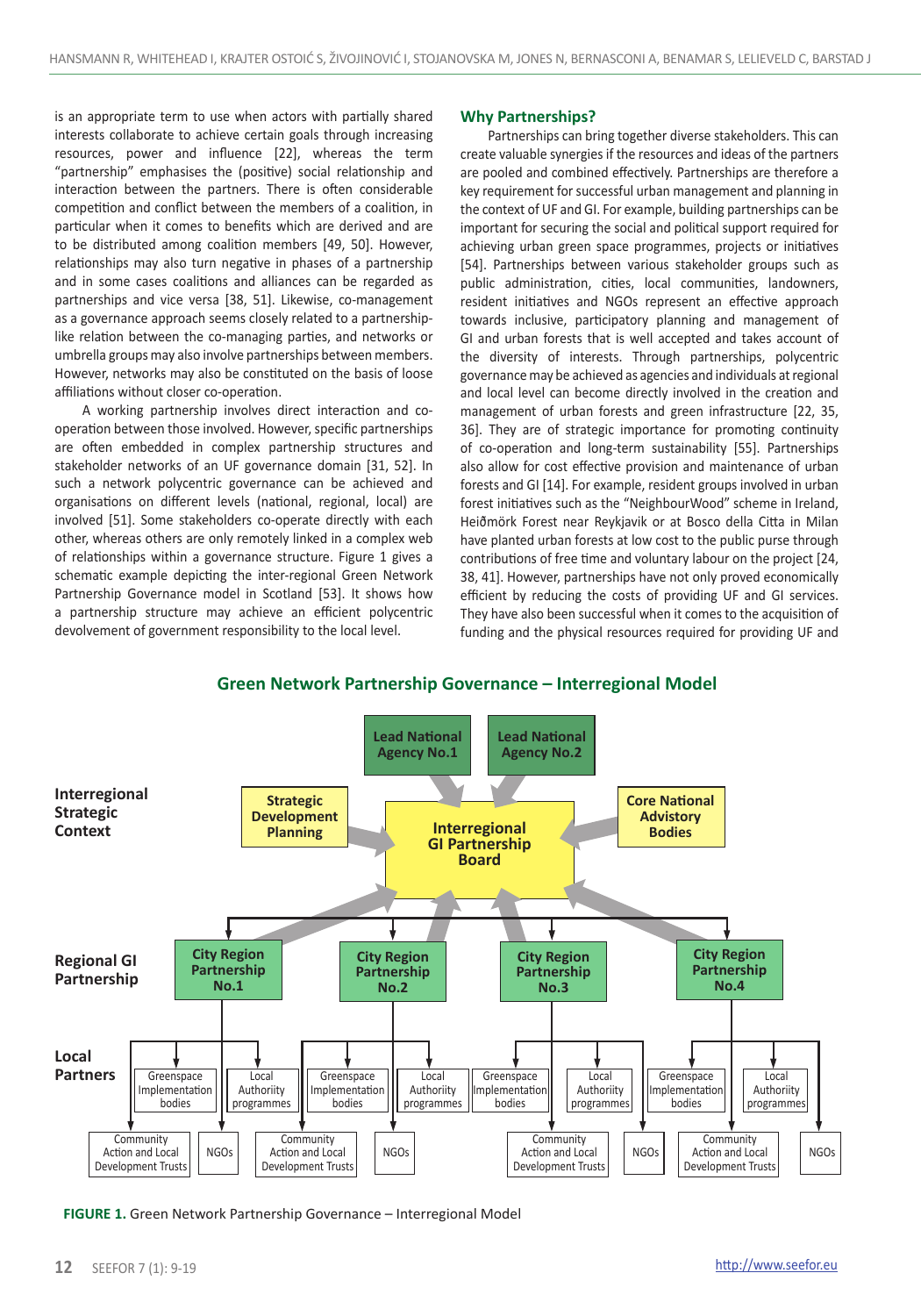GI, e.g. by involving landowners, acquiring donations or mobilising private investments or public resources [43, 51, 53, 56, 57]. Crosssectoral networks and partnerships between cities, communities, forest owners and commercial enterprises which provide UF services to the public can also be regarded as a viable way to generate income for the forest sector based on the environmental and social services of forestry [58].

According to Teitelbaum, "empirical research reveals that community forestry generally involves, at best, a form of partnership between government and communities, but that there is also clear resistance amongst central governments to relinquish authority to communities" ([30] p 259). Partnerships represent a socially connected and cohesive form of co-operation that may have potential for developing social capital: an outcome that purely delivery-oriented forms of collaboration often lack. Developing social relationships while retaining autonomy are central aspects of successful partnerships. According to self-determination theory by Ryan and Deci [59] both aspects are crucial for promoting processes of social learning. There is broad consensus that social learning is a foundation for sustainable development [60]. Partnerships offer great potential for positioning social learning as a key element of sustainability-oriented learning and sustainable development [47, 61-63]. Social learning may for example, involve the collective development of rules and collective action to promote sustainable management of natural and social resources within polycentric governance [35, 64].

# **A VIEW ON THE VARIETY OF PARTNERSHIPS**

## **Main Activities and Goals**

In line with the multifunctionality of urban forests, there are also different drivers for partnerships. They focus on various activities which relate to the planning, creation, management, improvement and maintenance of urban or peri-urban forests, woodlands, parks, green corridors and other urban greenspaces of different spatial scales [21, 24, 29, 31, 39, 42, 56]. Specific objectives of existing partnerships include:

- the development of methodology and scientific support for urban green space strategies (e.g. Multi-Criteria Analysis concerning Ghent's Urban Forest, Belgium [24], GreenKeys approach [56]);
- afforestation, creation of new urban forests, planting of trees, woodland expansion (e.g. Heiðmörk, Iceland [24], Glasgow and Clyde Valley Green Network Partnership, UK [21, 39, 41, 53]);
- redevelopment of areas with UF and GI, greening vacant or derelict sites [42, 53];
- community forestry (e.g. Community Forests programme, sponsored by the UK Government, delivered through local partnerships [24, 39]);
- creation, improvement and maintenance of community gardens, community orchards, allotment gardens, pocket parks, urban gardening [14, 42, 41];
- landscape laboratories, cultural aspects, arts, land art, increasing personal involvement with trees (e.g. Trees of Time and Place campaign, UK [24]);
- forest kindergardens and schools, outdoor environmental education (e.g. forest schools in the Nature experience Park Zurich Sihlwald, Switzerland [65], woods for learning

[57]);

- development of recreation areas, nature parks, tourism [21, 31, 66];
- promoting health, providing healthy living conditions in urban areas [21, 24, 39, 56, 57, 67];
- sports, training and physical activity programmes (e.g. The Green Gym project, UK [24], Commonwealth Woods project, UK [53]);
- nature protection and conservation, promotion of biodiversity, green networks, habitat connectivity (e.g. Central Scotland Green Network, Garnock Valley Futurescape project, UK [14, 21, 53, 57]);
- Securing clean groundwater resources (public-private partnership in Aabo Forest, Aarhus, Denmark [42]);
- building stronger, more resilient communities [14, 21, 39, 57];
- increasing the use of urban forests and green spaces in neighbourhoods [24, 39, 14];
- scientific research and enhancement of civil science [28, 29, 56, 66];
- lobbying and campaigning [51];
- cleaning up urban forests and greenspaces, keeping them free from litter [68];
- the political support for woodland, parks and urban green space to protect them from being destroyed and transformed to built environments [51, 69].

Partnerships are dynamic and their main activities and the composition of the stakeholders may change over time. To some extent these developments can be related to the phases of a lifecycle of urban forest and greenspace projects (Figure 2), which typically involve a) planning (conceptual), b) implementation (generation and design), c) sustaining (keeping, tending, protecting) and d) utilisation (providing, enhancing specific services) of the green space. This allows partnerships to be distinguished by the following categories:

- a) Concept-oriented partnerships focusing on planning and generating ideas for the design and implementation of new urban forests and greenspaces. This may also involve plans or ideas for the redesign of existing urban space or green space.
- b) Implementation-oriented partnerships for the generation and realisation of new urban forests, green space, GI or implementation of plans or ideas for the redesign of UF and GI.
- c) Maintenance-oriented partnerships for sustaining the urban forest and greenspace. Here, forest management for retaining aesthetic, ecological and socio-economicvalue can be distinguished from political protection of the urban forest from urban densification and development.
- d) Partnerships aiming at the provision of additional services for increasing the social and economic value and use of existing urban forest and green space. This category may involve the extension of existing partnerships focused on a), b) or c) through additional partners who can provide specific services e.g. for education, health or leisure activities and tourism.

Some partnerships can undertake some or all of the elements (a to d) described above. The scope and time-frame of partnerships can vary considerably. Some partnerships may only form and exist for specific short term activities (such as tree planting at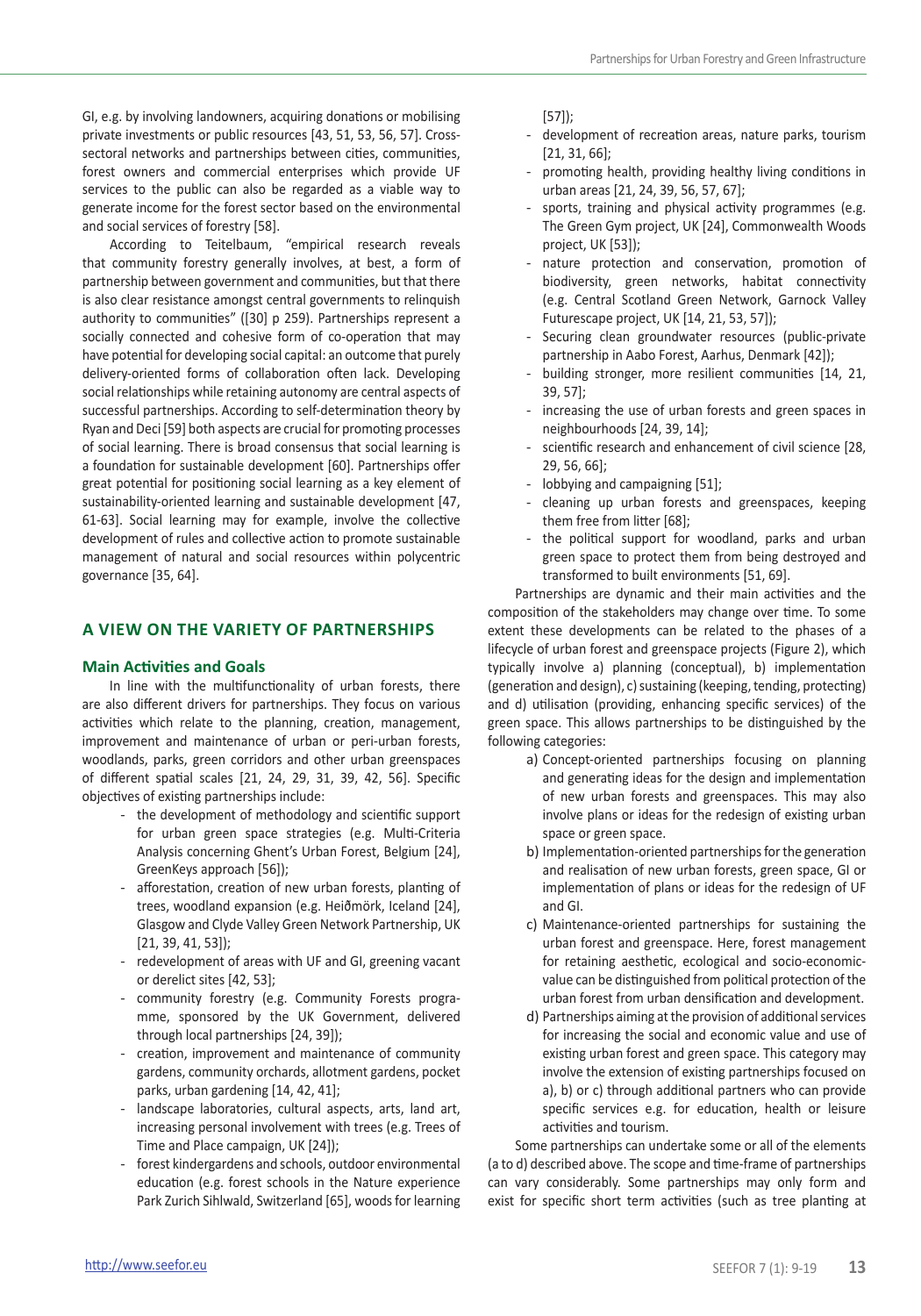

**FIGURE 2.** Circle of activities including planning, creation, maintenance, revision and change of urban forestry and green-infrastructure as well as for additional services focused directly on serving humans

a specific location) whereas others may be established around a particular tree planting project and then might continue to maintain the new urban forest and manage the services which it provides. Informal partnerships focused on implementation and maintenance may turn into formal economic partnerships, if income can be generated through the provision of services [39]. There are also strategic, long term partnerships which mobilise resources to address diverse UF and GI challenges, rather than merely focusing on one GI project or entity. For example, a strategic research-practice partnership between a university and a local authority environmental department (located in the same administrative area) may exist for many decades and can be effective in implementing diverse urban and peri-urban projects (e.g. between City of Skopje and Forestry Department of University of Skopje).

The formation of coalitions or alliances to protect urban forests and parks from destruction through building projects can constitute a special form of "maintenance-oriented" partnership. Such partnerships or coalitions have apparently not been granted much attention in previous research, though they are of importance, since population growth in towns and cities increases demand for construction land and development pressure on urban park and forest areas is high [11]. Examples are coalitions of citizens and environmental NGOs, such as the Citizens' Movement for Environmental Justice, which emerged in South Korea and which conducted campaigns in several cities to protect urban forests which were threatened by governmental or corporate urban development projects [51]. Another example is the coalition and partnership which has been formed between an association of citizens, the State Institute for Nature Protection of the Republic of Serbia, and the Secretariat for Environmental Protection of the City of Belgrade to protect Zvezdara Forest of Belgrade and oppose the urban building plan developed by the Secretariat for Urban Planning. By campaigning against the urban plan, raising awareness of its consequences, organising public events, involving the media and alerting the general public, this coalition effectively managed to gain the support of city organisations and the mayor and achieve its goal to protect the forest area [69].

# **Number and Type of Partner Organisations**

Obviously, the complexity of partnerships tends to increase with the number of partners. However, the power and potential availability of resources also increases proportionately. This also creates the potential for greater synergy. Potential partners include professionals from many different disciplines. These may include "arboriculturalists, foresters, horticulturalists and landscape designers, planners, engineers, legislators, transport and utility managers, health practitioners and commercial developers" [24]. Further examples such as professionals from the culture, tourism and education sector can also be added to this list.

The organisations or collectives that form partnerships may include citizen groups, special interest groups (that were formed specifically for a particular UF or GI endeavour) or existing wellestablished non-governmental organisations (NGOs), commercial enterprises, public institutions, governmental bodies, local authorities and scientific organisations (such as universities, private research institutes). Depending on the participating organisations partnerships can thus represent public-public partnerships (e.g. between a forestry department and a school department of a community), private-private, or public-private partnerships [42, 43].

Partnerships are often cross-sectoral and may be classified on the basis of the societal or professional sectors involved. Examples might include a forestry-nature protection partnership, a health-oriented partnership [8, 23], a nature-based education partnership [65] or research and practitioner partnerships [29].

# **Evaluation and success factors**

#### **Considerations for an Evaluative Framework**

The identification of the factors which facilitate effective partnership work seems crucial for the promotion of UF and GI. In order to identify success factors for effective partnership working, the criteria defining success need to be identified and this may profit from a general evaluative framework.

For the evaluation of participatory natural resource management in community forestry, direct outputs (products, services or benefits delivered as a direct result of interventions and activities), indirect outcomes (effects brought about by the delivery of outputs or from the people taking part in delivery), and process variables (contextual and behaviour-based factors that might affect both output and outcome) have been distinguished [39]. The diversity of goals and activities amongst UF and GI partnerships makes it difficult to specify particular criteria for outputs and outcomes within a general evaluative framework. However, it seems reasonable to take the interests of internal partners into account as well as those of external stakeholders. Data on environmental, social and economic benefits for both groups would need to be integrated with reference to multi-dimensional sustainability. Furthermore, when evaluating partnership work process variables and social learning should be thoroughly considered (Figure 3).

The focus on social learning implies that these learning processes and their cognitive, affective, motivational, personal development and social learning outcomes need to be considered [60, 61]: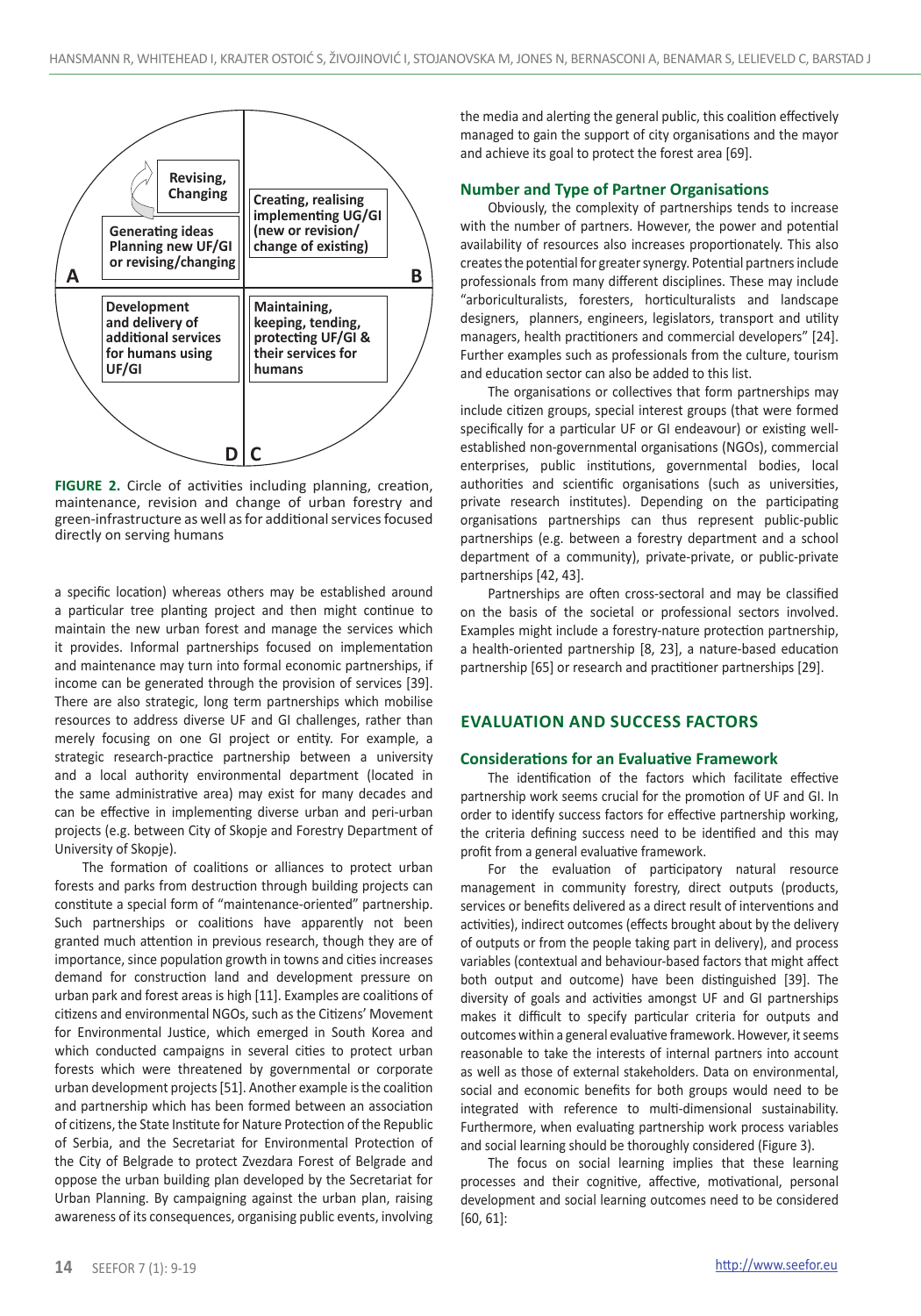- Cognitive learning outcomes (examples): Acquisition of knowledge, skills (e.g. about tree species, how to plant);
- Affective: Satisfaction with and enjoyment of cooperation;
- Motivational: Desire for continuation of co-operation or even closer co-operation; desire for more urban green and trees;
- Personal development, personality: Increase of selfconfidence, satisfaction with life;
- Social outcomes: Social interaction, social network, friendships, mutual trust, mutual esteem, reputations, social capital.

Relationships need to be taken into account when analysing partnerships. Mutual respect and acceptance of the interests and values of individual partners is a precondition of effective social learning [59]. However, aspects of relationship quality such as positive mutual attitudes, perceived fairness of the social exchange and development of mutual trust are also acquired through social interaction and thus represent social learning outcomes.



**FIGURE 3.** Considerations for an evaluative framework for the investigation of outputs, outcomes, and processes (social learning, relationships, interactions) of UF/GI partnerships with reference to dimensions of sustainability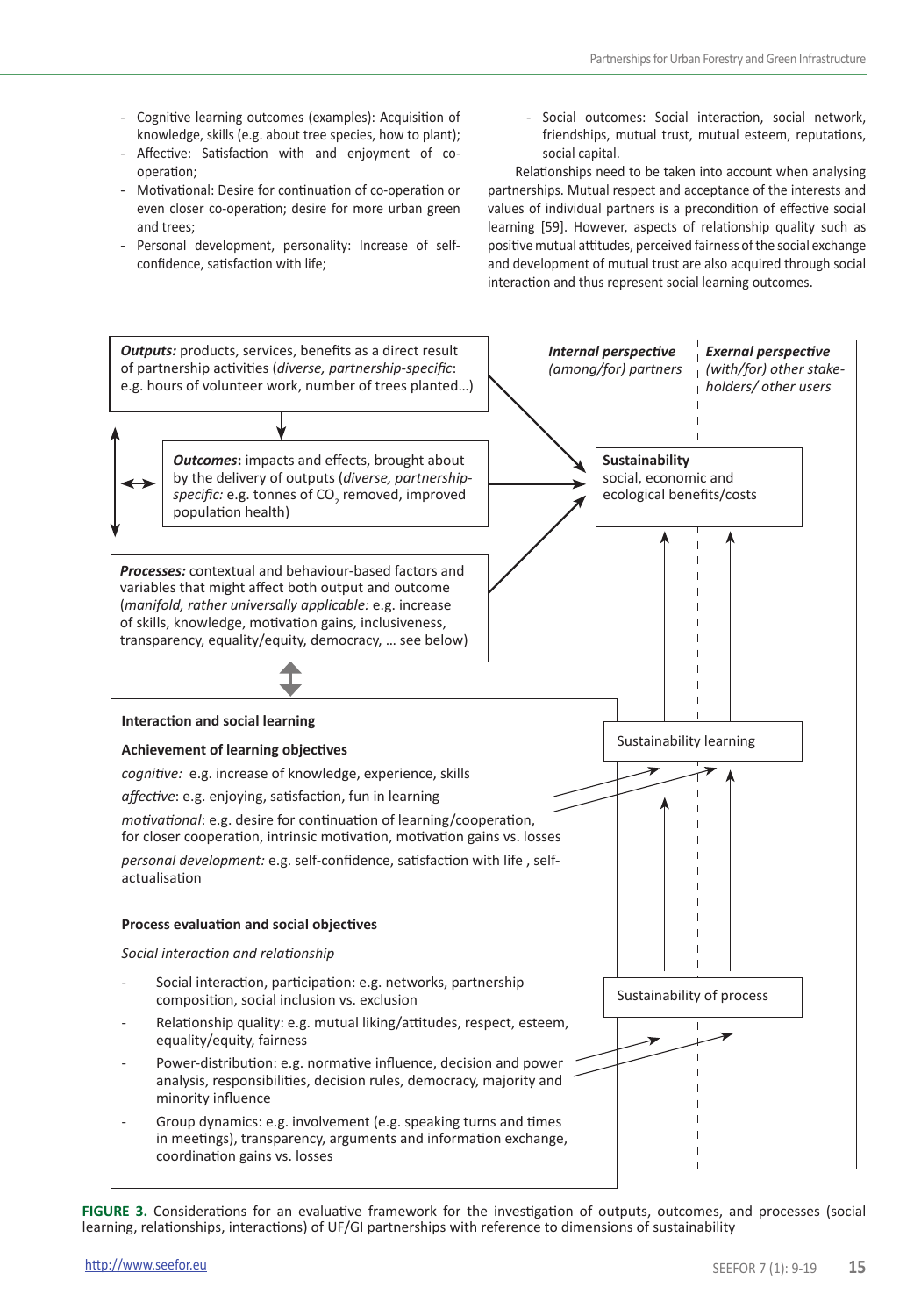The relationship between partners and relationships between members of the partnership and external stakeholders (external users or organisations) may be considered in an evaluation. Internal relationships are a central aspect of the partnership itself, but relationships with other stakeholders show how it is embedded in the wider context.

The power balance is a specific aspect of these relationships and indicators of involvement, empowerment and power-sharing in decision-making need to be considered. Possible criteria are subjective measures and perceptions elicited via questionnaires or data based on the direct observation of decision processes such as the distribution of speaking times in meetings.

A lack of evaluation studies using such indicators of participation and group dynamics has been identified in the field of community forestry partnerships and there is also an absence of longitudinal evaluation studies [39]. Longitudinal studies seem particularly helpful for the evaluation of partnerships as a means of assessing their sustainability, development (and eventually decline) and other dynamic aspects (e.g. the role of earlier relationships, the outcome of social learning and the motivation for volunteer work).

#### **Success Factors Discussed in Literature**

According to Jones *et al.* [24] complementarities of skills and other resources of the involved parties, a clear definition of aims, mutual benefits for the partners, efficiency, adaptability, formation of a distinct partnership identity, and good leadership are all important criteria for success. The latter may be provided by an effective chair with good communication skills who can guide the direction of the partnership and motivate the various players to build and maintain momentum, and to mediate differences between partners [31].

Mutual trust has been identified as crucial for effective partnership work in urban forestry [48]. A history of reciprocal cooperation can promote positive reputations and encourage mutual trust. This reduces the effort required for monitoring and shared supervision of partners [35, 36, 64]. Important personal factors include enthusiasm and creativity, competence and engagement. With respect to the degree of formalisation of partnerships, legally binding contracts have been recommended for larger scale partnership projects which have considerable funding [31]. However, bureaucracy has been mentioned as a factor which can inhibit the effectiveness of co-operation, in particular with public organisations [31].

The further investigation, elaboration and empirical validation of these and further potential success factors may profit substantially from a meta-analytic approach which combines the systematic description of partnership case studies with their objective evaluation. There is great need for a consolidation of knowledge that would lead to recommendations for good practice in the field of UF and GI. A useful descriptive framework for UF

governance which considers existing partnerships as an important element has recently been developed by Lawrence *et al.* [38].

# **CONCLUSION**

Urban and peri-urban forests constitute a conjunction between built environments and nature, as "city forests are cultural forest landscapes that are social and cultural constructs, created on/at the meeting point of culture and nature, of the human and non-human" [70]. The cross-sectoral, interdisciplinary nature of UF and GI partnerships fits well with this and offers possibilities for integrating skills, expertise and resources to achieve complementary benefits. Participating organisations may be located in different fields such as research, politics, environmental protection, health, tourism, urban gardening and forest management. Partnerships have potential for developing synergy and can achieve participation, inclusion and engagement of various stakeholders, including local people and green space users [24, 39]. Enhanced public involvement brings more legitimacy, public support and awareness and can lead to decisions which are acceptable to all those involved parties [26]. Therefore a trend towards more partnerships for UF and GI seems promising for promoting sustainable urban development.

Insufficient funding and lack of political support represent major difficulties for successful UF initiatives and projects. Both may be a consequence of an incomplete understanding by politicians and the public of the benefits of urban forests and trees for human health and well-being in urban areas [13]. Involving people through partnership can help to secure funding, increase cost-effectiveness through the involvement of volunteers and can help to overcome these barriers. Cross-sectoral partnerships with a focus on education, campaigning and lobbying in support of UF and GI may be helpful in gaining political support for greener urban development in the future. This is important at a time when UF and GI are increasingly under threat from urbanisation [11].

Partnerships are key to capacity building in a world of globalisation and constant change. They bring actors together from different fields of experience in order to share in something new.

#### **Acknowledgements**

The article was developed in the context of COST Action FP1204 "Green infrastructure approach: linking environmental with social aspects in studying and managing urban forests". We are grateful for the support of our cooperation and frame for fruitful discussions which the COST Action provided. In particular we thank Dr. Carlo Calfapietra for his support as Chair of the COST Action and Renate Späth for valuable discussions on the manuscript.

## **REFERENCES**

1. NILSSON K, SANGSTER M, GALLIS C, HARTIG T, DE VRIES S, SEELAND K, SCHIPPERIJN J (*eds*) 2011 Forests, trees and human health. Springer, Berlin, Germany, 427 p. DOI: http://dx.doi.org/10.1007/978-90-481-9806-1

2. ROYA S, BYRNEB J, PICKERING C 2012 A systematic quantitative review of urban tree benefits, costs, and assessment methods across cities in different climatic zones. *Urban For Urban Gree* 11 (4): 351-363. DOI: http:// dx.doi.org/10.1016/j.ufug.2012.06.006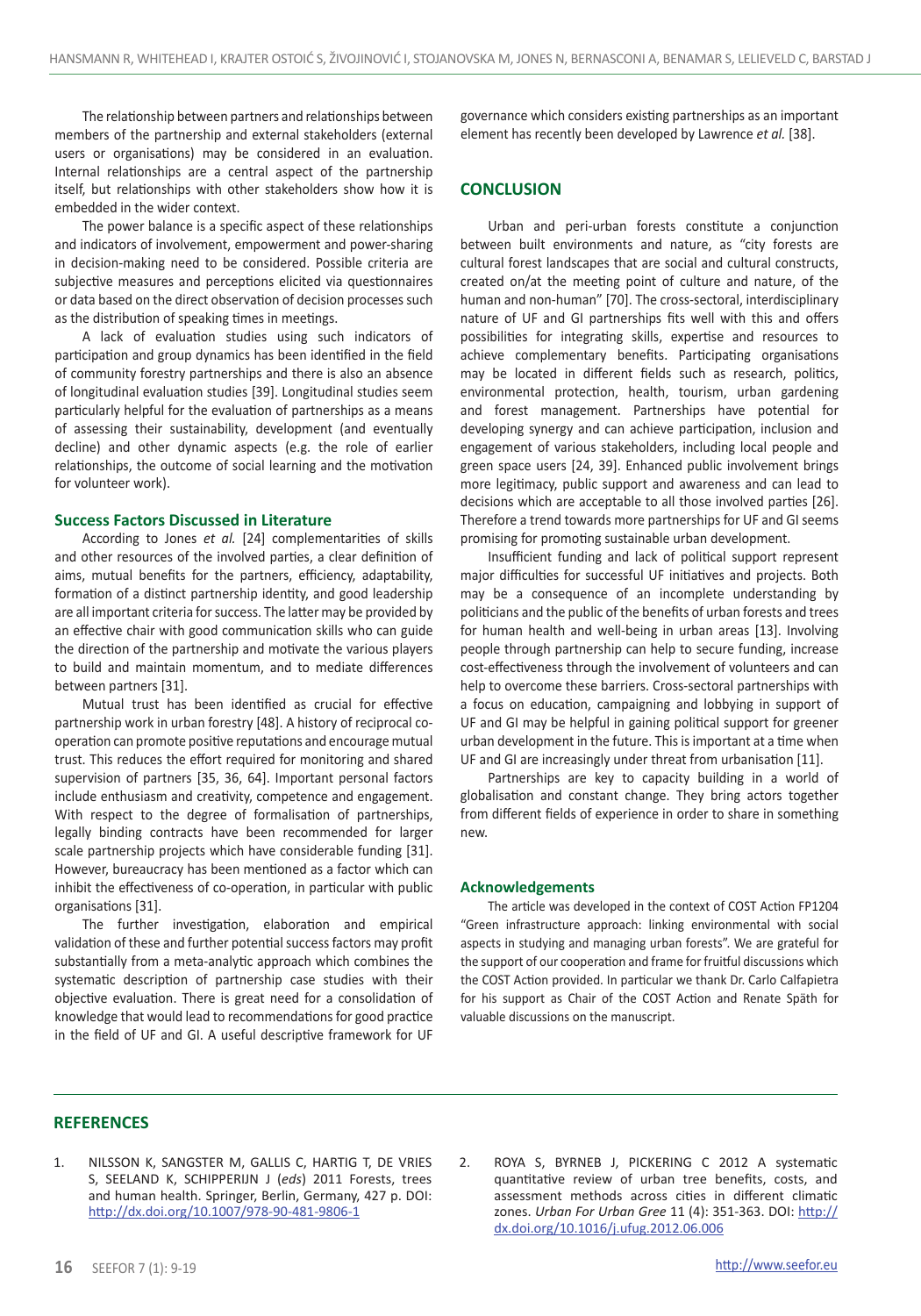- 3. HANSMANN R, HUG SM, SEELAND K 2007 Restoration and stress relief through physical activities in forests and parks. *Urban For Urban Gree* 6 (4): 213-225. DOI: http://dx.doi. org/10.1016/j.ufug.2007.08.004
- 4. HARTIG T, VAN DEN BERG AE, HAGERHALL CM, TOMALAK M, BAUER N, HANSMANN R, OJALA A, SYNGOLLITOU E, CARRUS G, VAN HERZELE A, BELL S, CAMILLERI PODESTA MT, WAASETH G 2011 Health Benefits of Nature Experience: Psychological, Social and Cultural Processes. *In*: Nilsson K, Sangster M, Gallis C, Hartig T, de Vries S, Seeland K, Schipperijn J (*eds*) Forests, trees and human health. Springer, Berlin, Germany, pp 127-169. DOI: http:// dx.doi.org/10.1007/978-90-481-9806-1\_5
- 5. HUG SM, HARTIG T, HANSMANN R, SEELAND K, HORNUNG R 2009 Restorative qualities of indoor and outdoor exercise settings as predictors of exercise frequency. *Health Place* 15 (4): 971-980. DOI: http://dx.doi.org/10.1016/j. healthplace.2009.03.002
- 6. SEELAND K, DÜBENDORFER S, HANSMANN R 2009 Making friends in Zurich's urban forests and parks: The role of public green space for social inclusion of youths from different cultures. *Forest Policy Econ* 11 (1): 10-17. DOI: http://dx.doi.org/10.1016/j.forpol.2008.07.005
- 7. PETERS K, ELANDS B, BUIJS A 2010 Social interactions in urban parks: Stimulating social cohesion? *Urban For Urban Gree* 9 (2): 93-100. DOI: http://dx.doi.org/10.1016/j. ufug.2009.11.003
- 8. WILLIAMS K, O'BRIEN L, STEWART A 2013 Urban health and urban forestry: How can forest management agencies help? *Arboricultural Journal* 35 (3): 119-133. DOI: http:// dx.doi.org/10.1080/03071375.2013.852358
- 9. MORRIS J, O'BRIEN E 2011 Encouraging healthy outdoor activity amongst under-represented groups: An evaluation of the Active England woodland projects. *Urban For Urban Gree* 10 (4): 323-333. DOI: http://dx.doi.org/10.1016/j. ufug.2011.05.006
- 10. Fors H, Molin JF, Murphy MA, Konijnendijk van DEN BOSCH C 2015 User participation in urban green spaces – For the people or the parks? *Urban For Urban Gree* 14 (3): 722-734. DOI: http://dx.doi.org/10.1016/j. ufug.2015.05.007
- 11. Pütz M, Schmid S, Bernasconi A, Wolf B 2015 Urban Forestry: Definition, Trends und Folgerungen für die Waldakteure in der Schweiz. *Schweizerische Zeitschrift für Forstwesen* 166 (4): 230-237. DOI: http://dx.doi. org/10.3188/szf.2015.0230
- 12. Krajter OstoiĆ S, Konijnendijk van den Bosch CC 2015 Exploring global scientific discourses on urban forestry. *Urban For Urban Gree* 14 (1): 129-138. DOI: http://dx.doi.org/10.1016/j.ufug.2015.01.001
- 13. Driscoll AN, Ries PD, Tilt J, Ganio LM 2015 Needs and barriers to expanding urban forestry programs: An assessment of community officials and program managers in the Portland – Vancouver metropolitan region. *Urban For Urban Gree* 14 (1): 48-55. DOI: http://dx.doi. org/10.1016/j.ufug.2014.11.004
- 14. Dennis M, James P 2016 User participation in urban green commons: Exploring the links between access, voluntarism, biodiversity and well being. *Urban For Urban Gree* 15: 22- 31. DOI: http://dx.doi.org/10.1016/j.ufug.2015.11.009
- 15. KONIJNENDIJK CC, SCHIPPERIJN J (*eds*) 2004 NeighbourWoods for Better Cities - Tools for Developing Multifunctional Community Woodlands in Europe. Frederiksberg: Danish Center for Forest, Landscape and Planning, Frederiksberg, Denmark, 35 p
- 16. KONIJNENDIJK CC, RICHARD RM, KENNEY A, RANDRUP TB 2006 Defining urban forestry - a comparative perspective of North America and Europe. *Urban For Urban Gree*  4 (3-4): 93-103. DOI: http://dx.doi.org/10.1016/j. ufug.2005.11.003
- 17. MILLER RW 1997 Urban forestry: planning and managing urban green spaces. Second edition, Prentice Hall, New Jersey, USA, 27 p
- 18. KONIJNENDIJK CC 2011 Innovations in urban forest governance in Europe. *In:* Johnston M, Percival G (*eds*) Trees, people and the built environment, Proceedings of the Urban Trees Research Conference 13–14 April 2011. Forestry Commission Scotland, Edinburgh, pp 141-147. URL: http://www.forestry.gov.uk/pdf/FCRP017.pdf/\$FILE/ FCRP017.pdf (30 July 2015)
- 19. EUROPEAN COMMISSION 2013 Communication from the Commission to the European Parliament, the Council, the European Economic and Social Committee and the Committee of the Regions: Green Infrastructure (GI) - Enhancing Europe's Natural Capital. COM/2013/0249 final. URL: http://eur-lex.europa.eu/legal-content/EN/ TXT/?uri=celex:52013DC0249 (30 July 2015)
- 20. NATURAL ENGLAND 2009 Green Infrastructure Guidance (NE176). URL: http://publications.naturalengland.org.uk/ publication/35033 (30 July 2015)
- 21. SCOTTISH NATURAL HERITAGE 2011 Habitat networks and spatial ecology for strategic and local development planners. URL: http://www.snh.gov.uk/docs/B924105.pdf (30 July 2015)
- 22. AALBERS C, PAULEIT S 2013 Powerful and large regional authorities are needed to preserve green open space for urban agglomerations. *SPOOL* 1 (1): 501-518
- 23. O'BRIEN L 2007 Health and well-being in woodlands: a case study of the Chopwell Wood Health Project. *Arboricultural Journal* 30 (1): 45-60. DOI: http://dx.doi.org/10.1080/0307 1375.2007.9747476
- 24. JONES N, COLLINS K, VAUGHAN J, BENEDIKZ T, BROSNAN J 2005 The role of partnerships in urban forestry. *In*: Konijnendijk CC, Nilsson K, Randrup TB, Schipperijn J (*eds*) Urban Forests and Trees: A Reference Book. Springer, Berlin, Germany, pp 187-205. DOI: http://dx.doi. org/10.1007/3-540-27684-X\_8
- 25. LAWRENCE A, JOHNSTON M, KONIJNENDIJK CC, DE VREESE R 2011 The governance of (peri-)urban forestry in Europe. Briefing paper submitted to the European Commission, DG Environment, for a workshop on urban and periurban forestry. URL: http://ec.europa.eu/agriculture/fore/ events/28-01-2011/lawrence\_en.pdf (30 July 2015)
- 26. VAN HERZELE A, COLLINS K, TYRVÄINEN L 2005 Involving People in Urban Forestry – A Discussion of Participatory Practices throughout Europe. *In*: Konijnendijk CD, Nilsson K, Randrup TB, Schipperijn J (*eds*) Urban Forests and Trees: A Reference Book. Springer, Berlin, Germany, pp 207-225. DOI: http://dx.doi.org/10.1007/3-540-27684-X\_9
- 27. Mattijssen TJM, Behagel JH, Buijs AE 2015 How democratic innovations realise democratic goods. Two case studies of area committees in the Netherlands. *J Environ Plann Man* 58 (6): 997-1014. DOI: http://dx.doi.org /10.1080/09640568.2014.905460
- 28. Krasny ME, Russ A, Tidball KG, Elmqvist T 2014 Civic ecology practices: Participatory approaches to generating and measuring ecosystem services in cities. *Ecosystem Services* 7: 177-186. DOI: http://dx.doi.org/10.1016/j. ecoser.2013.11.002
- 29. JANSE G, KONIJNENDIJK CC 2007 Communication between science, policy and citizens in public participation in urban forestry—Experiences from the NeighbourWoods project. *Urban For Urban Gree* 6 (1): 23-40. DOI: http://dx.doi. org/10.1016/j.ufug.2006.09.005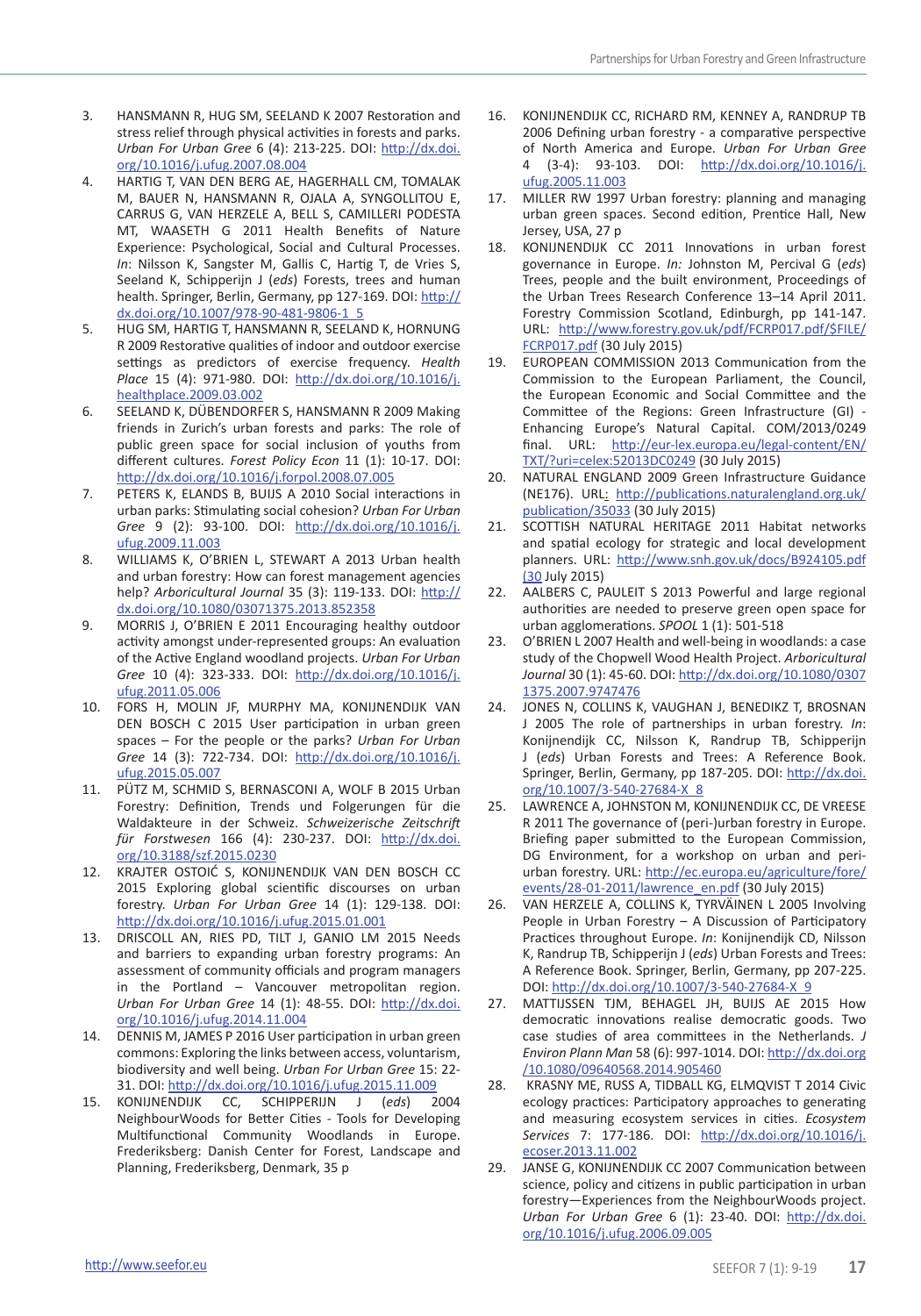- 30. Teitelbaum S 2014 Criteria and indicators for the assessment of community forestry outcomes: a comparative analysis from Canada. *J Environ Manage* 132: 257-267. DOI: http://dx.doi.org/10.1016/j. jenvman.2013.11.013
- 31. Austin R, Thompson N, Garrod G 2016 Understanding the factors underlying partnership working: A case study of Northumberland National Park, England Centre. *Land Use Policy* 50: 115-124. DOI: http://dx.doi.org/10.1016/j. landusepol.2015.09.011
- 32. BAERLOCHER B, BERNASCONI A, KERN M, MÜHLETHALER U 2015 Sustainability and Governance in Urban Forests. The Swiss case of Neighbourwoods – SUNWoods – and its embedding in new ways of analysing urban woodland management. *In*: Johnston M, Percival G (*eds*) Trees, People and the Built Environment II. Proceedings of the Urban Trees Research Conference, University of Birmingham, UK, 2-3 April 2014. Institute of Chartered Foresters: Edinburgh, UK, pp 143-150
- 33. KISSLING-NÄF I, VARONE F 2000 Institutionen für eine nachhaltige Ressourcennutzung. Innovative Steuerungsansätze. Verlag Rüegger, Chur/ Zurich, Switzerland, 252 p.
- 34. KNOEPFEL P 2000 Von der Umweltpolitik zur Politik der institutionellen Ressourcenregime. *In*: Kissling-Näf I, Varone F (*eds*) Institutionen für eine nachhaltige Ressourcennutzung. Innovative Steuerungsansätze am Beispiel der Ressourcen Luft und Boden. Verlag Rüegger, Chur/ Zurich, Switzerland, pp 153-183
- 35. OSTROM E 1998 A Behavioral Approach to the Rational Choice Theory of Collective Action: Presidential Address, American Political Science Association, 1997. *Am Pol Sci Rev* 92 (1): 1-22. DOI: http://dx.doi.org/10.2307/2585925
- 36. POTEETE AR, JANSSEN MA, OSTROM E 2010 Working together: Collective action, the Commons, and Multiple Methods in Practice. Princeton University Press, Princeton, NJ, USA, 376 p. DOI: http://dx.doi. org/10.1515/9781400835157
- 37. WHITEHEAD I 2009 Facilitating stakeholder participation in development of a forest habitat network within the Edinburgh and South East Scotland (SESPlan) strategic development plan area. *In*: Ecological Networks: Science and Practice, Proceedings of the 16th IALE Conference, Edinburgh University, UK, 2009, pp 169-175
- 38. LAWRENCE A, DE VREESE R, JOHNSTON M, KONIJNENDIJK CC, SANESI G 2013 Urban forest governance: Towards a framework for comparing approaches. *Urban For Urban Gree* 12 (4): 464-473. DOI: http://dx.doi.org/10.1016/j. ufug.2013.05.002
- 39. LAWRENCE A, AMBROSE-OJI B 2015 Beauty, friends, power, money: navigating the impacts of community woodlands. *Geogr J* 181 (3): 268-279. DOI: http://dx.doi.org/10.1111/ geoj.12094
- 40. LEIPOLD S 2014 Creating forests with words A review of forest-related discourse studies. *Forest Policy Econ* 40 (1): 12-20. DOI: http://dx.doi.org/10.1016/j. forpol.2013.12.005
- 41. Jones R 2002 Partnerships in action: strategies for the development of voluntary community groups in urban parks. *Leisure Stud* 21 (3-4): 305.325. DOI: http://dx.doi.or g/10.1080/0261436022000030623
- 42. Buijs A, Elands B, Havik G, Ambrose-Oji B, Gerőházi E, van der Jagt A, Mattijssen T, Møller MS, Vierikko K 2016 Innovative Governance of Urban Green Spaces: Learning from 18 innovative examples across Europe. Green Surge, University of Copenhagen, Denmark. URL: http://greensurge.eu/working-packages/wp6/files/ Innovative\_Governance\_of\_Urban\_Green\_Spaces\_-\_ Deliverable\_6.2.pdf
- 43. KOPPENJAN JFM 2015 Public-private partnership for green infrastructures. Tensions and challenges. *Curr Opin Env Sustain 12*: 30-34. DOI: http://dx.doi.org/10.1016/j. cosust.2014.08.010
- 44. MERRIAM WEBSTER DICTIONARY 2015. Partnership. URL: http://www.merriam-webster.com/dictionary/partnership (22 February 2016)
- 45. AMDAM R, BERGEM R 2008 Kriterium for evaluering av partnerskap og planlegging i kommunalt folkehelsearbeid. [Criteria for evaluating partnerships and planning in municipal public health work] (*in Norwegian*). Arbeidsrapport [Working paper] nr. 222. Høgskulen i Volda/Møreforsking, Norway.
- 46. ANDERSEN OJ, RØISELAND A 2008 Partnerskap. Problemløsning og politick [Partnerships. Problem Solving and Politics] (*in Norwegian*). Bergen: Fagbokforlaget, Norway, 180 p
- 47. SVENSSON L, NILSSON B 2008 Partnership as a strategy for social innovation and sustainable change. Santérus Academic Press, Sweden, 259 p
- 48. Walker RM, Hills P 2012 Partnership Characteristics, Network Behavior, and Publicness: Evidence on the Performance of Sustainable Development Projects. *Int Public Manag J* 15 (4): 479-499
- 49. KOMORITA SS, PARKS CD 1995 Interpersonal relations: Mixed motive interaction. *Annu Rev Psychol* 46: 183-207. DOI: http://dx.doi.org/10.1146/annurev. ps.46.020195.001151
- 50. SCHOLZ RW, HANSMANN R 2006 Koalitionsbildung. *In*: Bierhoff HW, Frey D (*eds*), Handbuch der Sozialpsychologie und Kommunikationspsychologie, Hogrefe-Verlag, München, Germany, pp 735-740
- 51. PARK MS, Youn Y-C 2013 Development of urban forest policy-making toward governance in the Republic of Korea. *Urban For Urban Gree* 12 (3): 273-281. DOI: http://dx.doi. org/10.1016/j.ufug.2013.04.004
- 52. Derkzen P 2010 Rural partnerships in Europe A differentiated view from a country perspective: The Netherlands and Wales. *Eur Urban Reg Stud* 17 (1): 17-30. DOI: http://dx.doi.org/10.1177/0969776409350793
- 53. Central Scotland Green Network 2015 Central Scotland Green Network Anuual review 2014/15. CSGN, Hillhouseridge, Scotland, 16 p
- 54. KUCHELMEISTER G 1998 Asia-Pacific Forestry Sector Outlook Study: Urban Forestry in the Asia-Pacific Region - Situation and Prospects. FAO Working Paper: APFSOS/ WP/44. Rome, Bangkok: FAO Forestry Policy and Planning Division, Regional Office for Asia and the Pacific
- 55. KONIJNENDIJK CC, NILSSON K, RANDRUP TB, SCHIPPERIJN J (*eds*) 2005 Urban forests and trees: A reference book. Springer, Berlin, Germany, 520 p. DOI: http://dx.doi. org/10.1007/3-540-27684-X
- 56. SMANIOTTO COSTA C, ŠUKLJE ERJAVEC I, MATHEY J 2008 Green spaces – a key resources for urban sustainability The GreenKeys approach for developing green spaces. *Urbani izziv, letnik* 19 (2): 199-211
- 57. Forestry Commission Scotland 2011 Wood in and around towns (WIAT Phase III). Forestry Commission Scotland, Edinburg, Scotland, 25 p
- 58. WEISS G, MARTIN S, MATILAINEN A, VENNESLAND B, NASTASE C, NYBAKK E, BOURIAUD L 2012 Innovation Processes in Forest-related Recreation Services: The Role of Public and Private Resources in Different Institutional Backgrounds. *Small Scale For* 6 (4): 423-442. DOI: http:// dx.doi.org/10.1007/s11842-007-9034-y
- 59. RYAN RM, DECI EL 2000 Self-Determination theory and the facilitation of intrinsic motivation, social development, and well-being. *Am Psychol* 55 (1): 68-78. DOI: http://dx.doi. org/10.1037/0003-066X.55.1.68